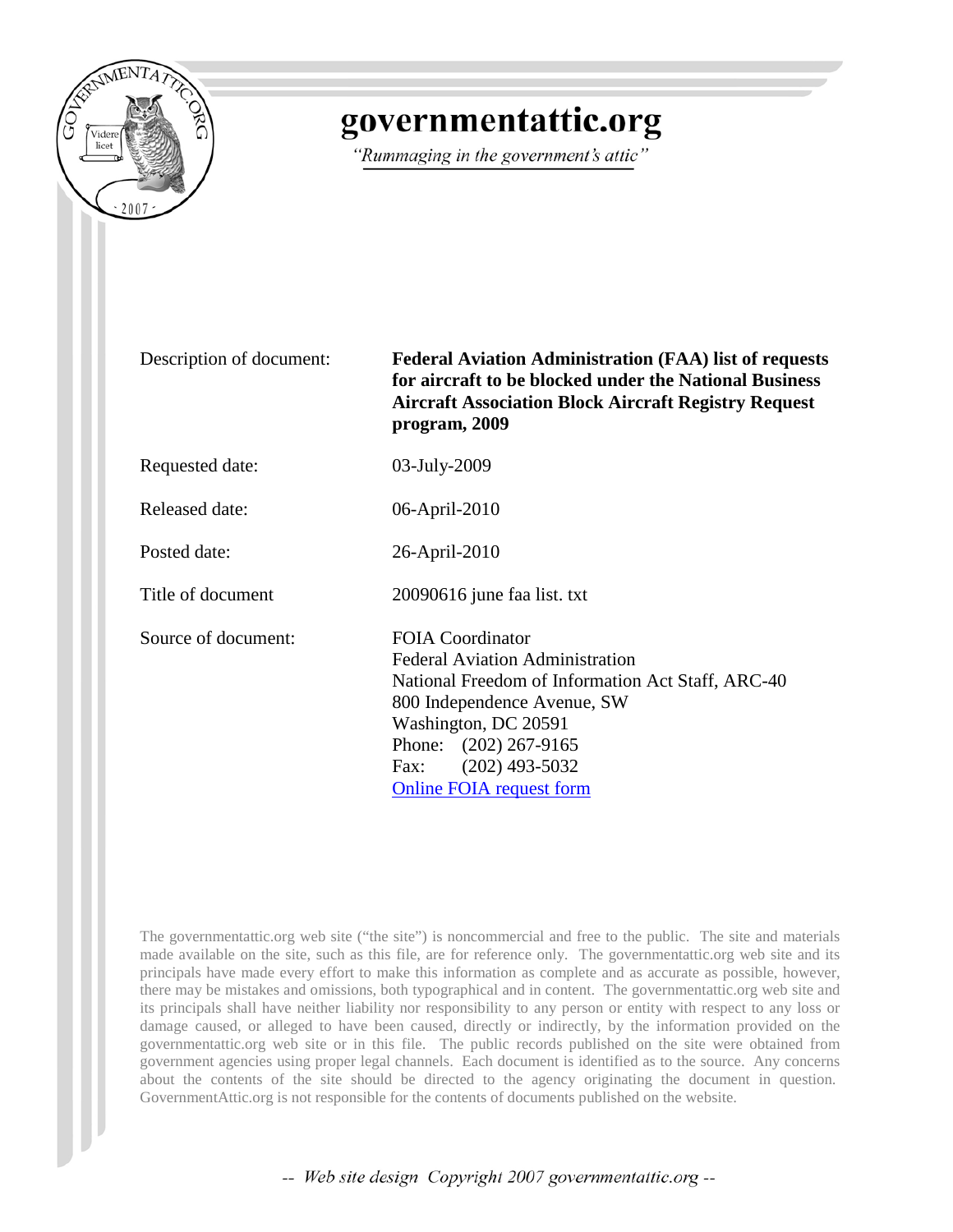

U.S. Department of Transpartatlon **Federal Aviation Administration** 

APR 6 2010

System Operations Services 800 Independence Avenue, SW. Washington, DC 20591

This responds to your Freedom of Information Act (FOIA 2009-005577) request dated July 3, 2009. Your request sought a list of all requests for aircraft to be blocked under the National Business Aircraft Association Block Aircraft Registry Request program. You also sought a copy of the administrative tracking file contents for the previous request from ProPublica for these records; and of the administrative tracking file for the appeal from ProPublica.

A search was conducted in the Air Traffic Control System Command Center and enclosed is the requested list, which consists of 17 pages. The remainder of the items you sought were already addressed by the Federal Aviation Administration Regions and Center Operations-Planning and Freedom of Information Act office.

There are no fees associated with this request because the cost of processing was less than \$10.

Sincerely,

lear forgerson

Carol A. Might Director of Systems Operations Litigation Support Air Traffic Organization

Enclosure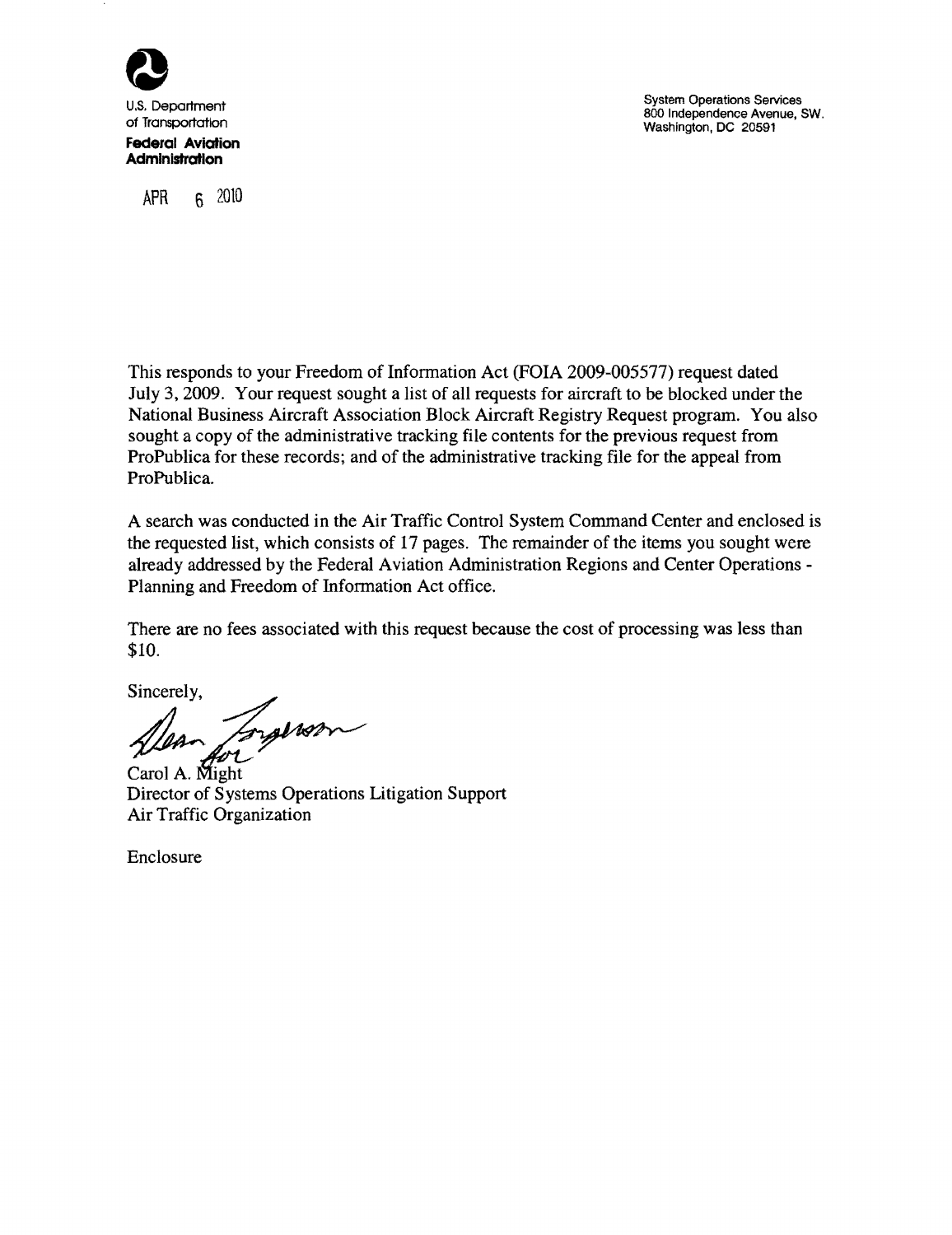AB1202 AB1204 AB1205 AB1206 AB120S **CFAJV CFCPR** CFCRH CFIDS CFJYJ CFKSL **CFKVL** CFPXL CGFIL CGIQC CGIWT CGIWZ CGNCB CGOHB CGVKC CGZRP GCEYL HBIGQ HBJEI HBJSX HBJSZ HI772 HIS16 HIS40 HIS60 HIS7l HZARK LN9SLF LN96LF MDKDI MTHONY MTH2MT MTH3AR MTH4PA MTHSSA MTHSTB MTHSTB N100AZ NlOOMZ N100SC N100V N101FG N1022R Nl02FG Nl030N Nl04LV N10SEZ N105TB N105wc N106sp N1072F Nl07SS N1076K Nl07xx N10S3S N10Swv NI09NT N109ST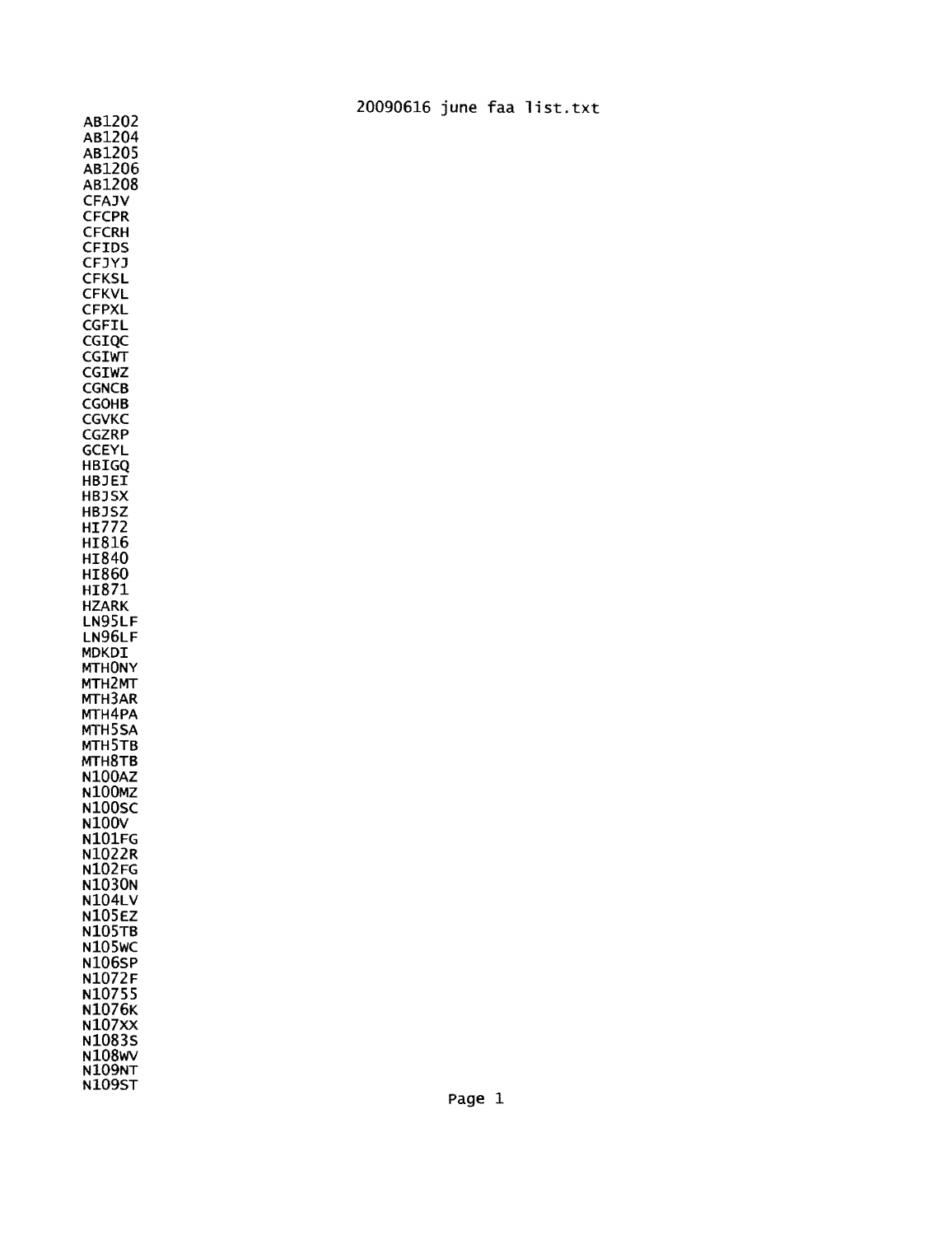N10EU N10MB N10R N10VG N10YJ NllOED NllOPM N1l16R N111MD N111PJ N1l1WW N113MC N113sR N1141M N1l688 N1l6PB N117sF N1184U N1l93W N119AK N1l9KW N1IAw NllWM N1221J N1223H N12244 N122GV N123M N126JK N126ZZ N1278J N127sF N127wL N1286c N128GV N129DW N12L N132SG N13399 N134WM N135GZ N1374L N138AV N139RT N13AR N13GZ N13JS N140JC N143G N144AZ N145AM N145GL N146pC N147AA N148AA N148GB N14GD N14PL N150CT N150NC N151EX N1537R N153TC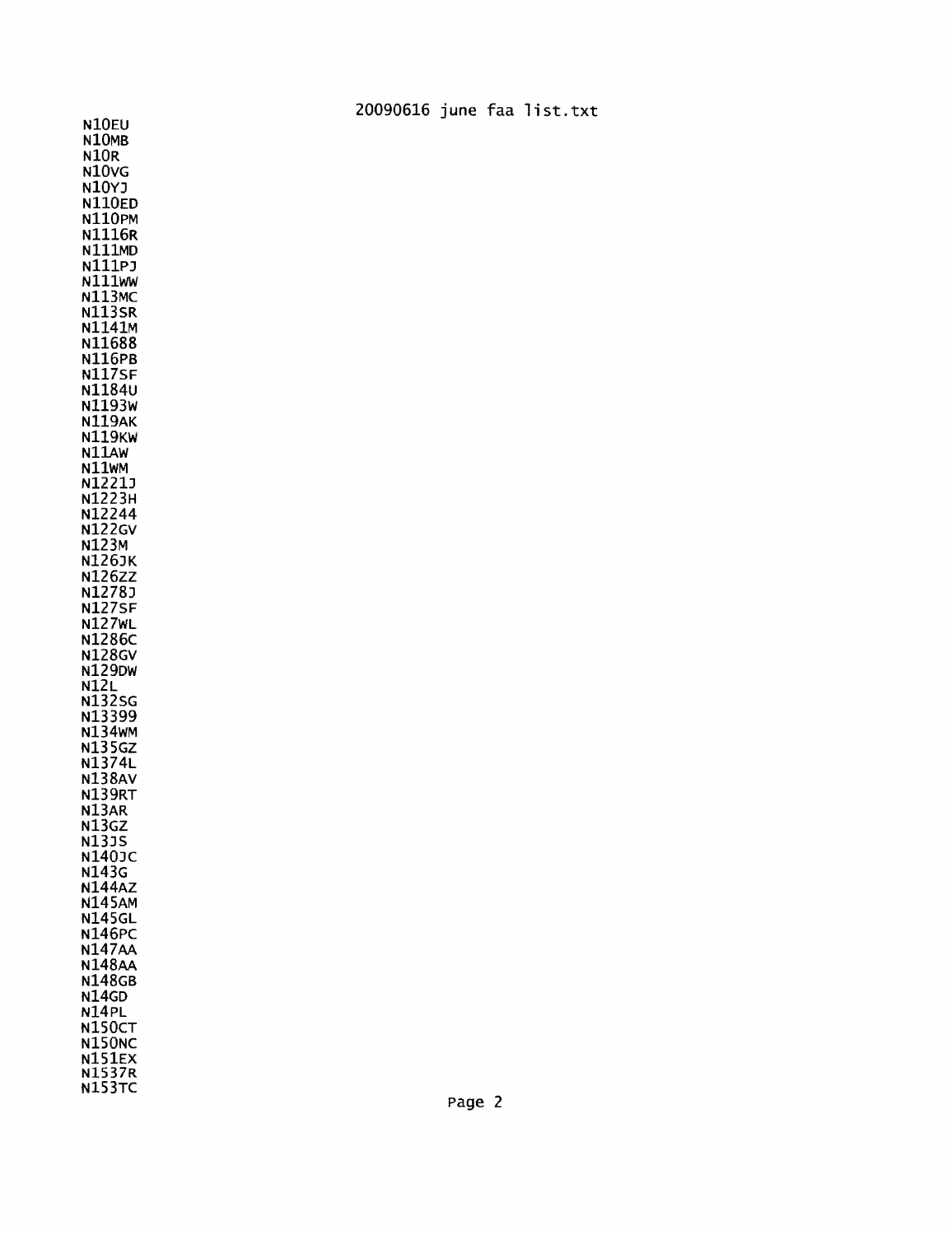N1540F N1540R N155ER N155MC N157N N159AK N15AS N15C N15sc N160SM N161BW N161sM N168NJ N168TA N169us N16GF N16GS N16PQ N1750P N178EJ N178wG N17CJ N17FM N17KK N17w N180CH N182PH N183JS N1845 N184TB N1875p N187HF N187MG N188sw N1891S N189J N18BH N180F N18GA N18RF N18sK N193JC N194wM N1962J N1967J N196MA N1983R N198sv N199GW N199HF N19SC N19wM N1CC N1GN N1HC N1HZ N1JB N1JK N1NC N1TM N1uA NlUM N1VG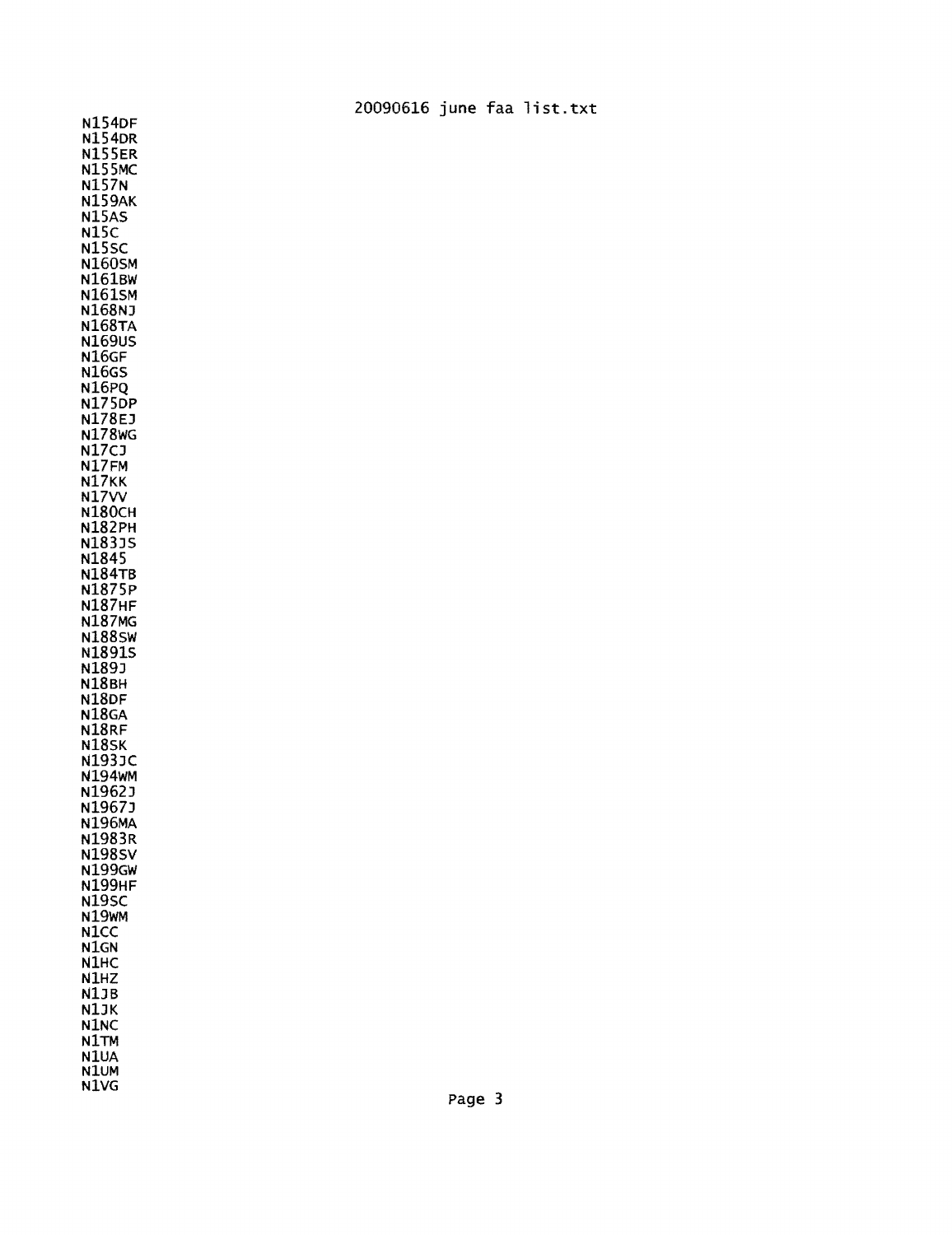N200EL N200LJ N200LS N200RS N200SC N200TG N2025P N202WR N206wE N20728 N207BA N207WM N208JS N208LG N20NY N20WN N212CP N2138C N215CB N215RX N2189M N218AD N21XP N220AJ N220N N220sc N221SG N2228T N222MS N222pV N223MD N224F N224FD N224FL N224JJ N226RA N227KT N227WE N229BW N229LJ N22MZ N232cw N232MT N233AK N233MM N234AQ N234EA N234JK N234PC N235DX N236L N237DX N23CL N23M N240RP N2471v N247EM N24CC N24PR N24xp N250AA N250AL N251RX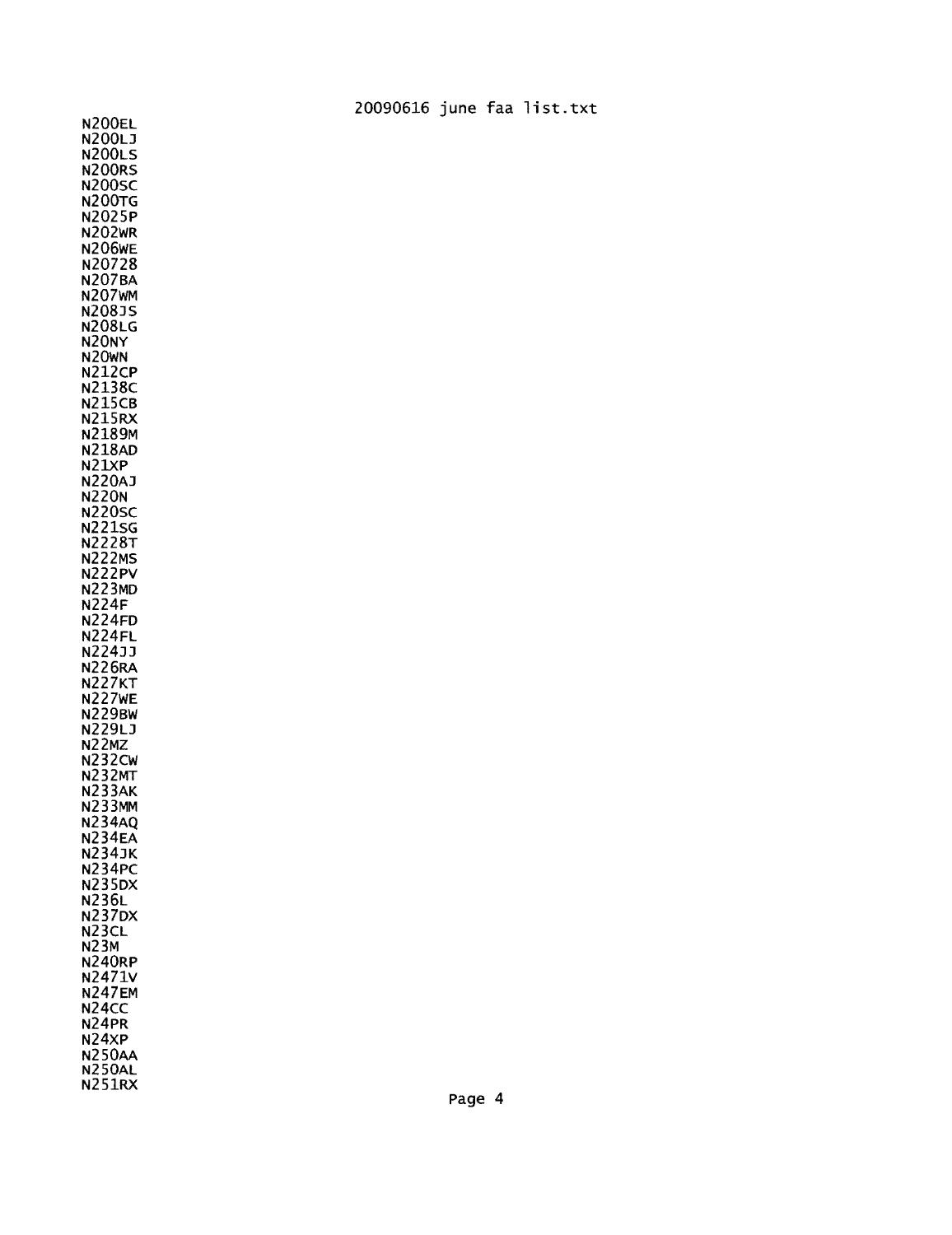N252AQ N252cH N252WJ N253cx N254SD N255RB N258sR N259C N25w N25xp N26557 N265RX N266GA N2679C N269MJ N26BM N26EG N26HG N26xp N270AB N271cA N271pS N272CT N2731G N27439 N276TM N279AK N27CJ N27TZ N2804W N280CJ N281DD N282sw N284ME N285JL N287D N28983 N289JP N28AR N28DM N28GA N28MH N28w N290MX N2945Q N296PM N299AK N29QC N2cc N2HZ N3007 N3008 N300AW N300AZ N300GC N300TE N300TW N3014C N3018W N302CP N302PB N3034T N303JW 20090616 june faa list. txt

 $\hat{\boldsymbol{\beta}}$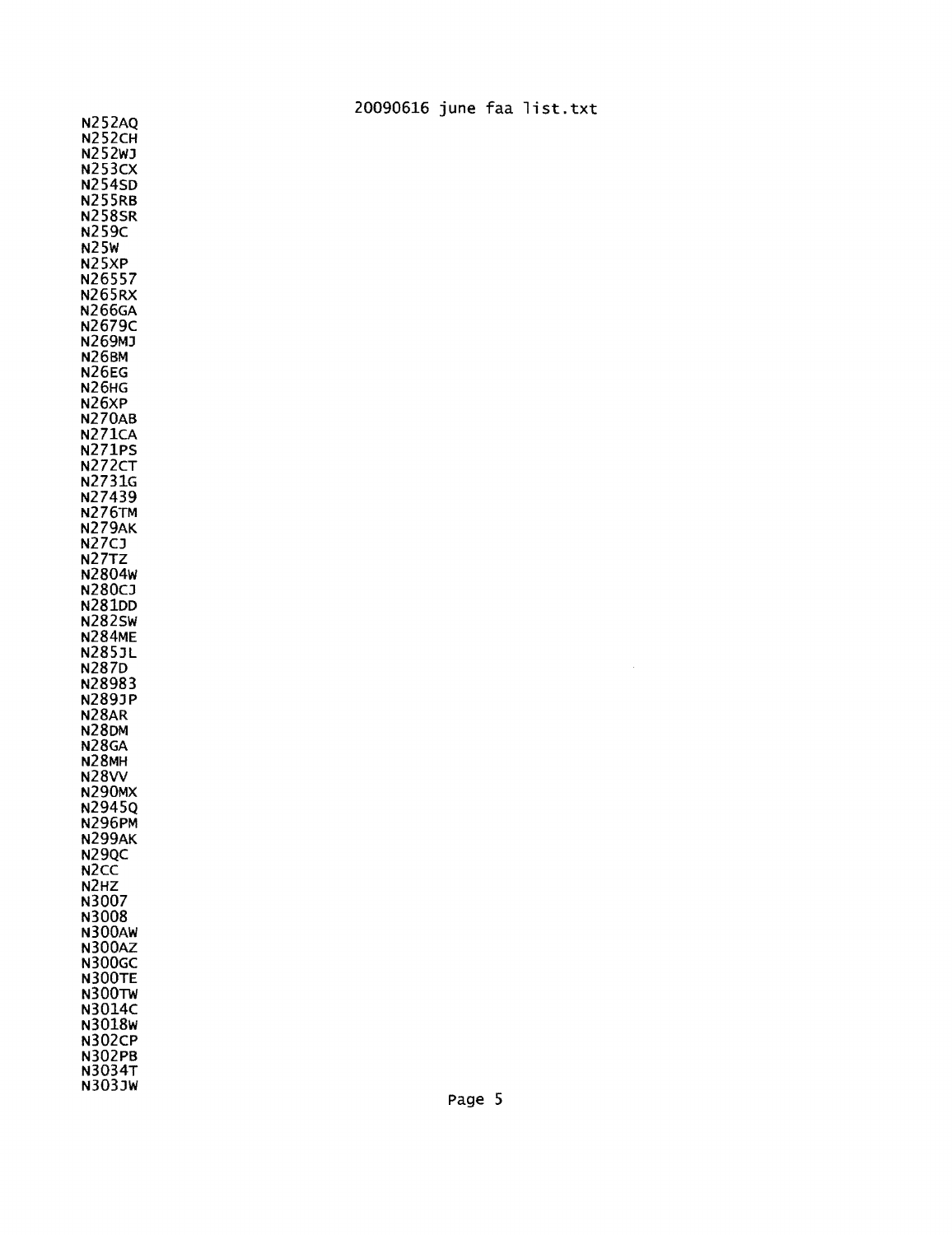N307PA N307RX N3088x N309AK N310JM N310TT N3129B N312cp N3131M N315EJ N316GC N316TD N319JF N31D N31MJ N320BP N320RR N320TM N321GL N3221M N323BD N323JK N3246R N324FP N325BH N326V N327GA N328CJ N32JP N32WK NB05c N331DC N333cK N3BFJ N333HR N333VS N335cT N336PC **N339JG** N33FR N33M N33NS N340GW N340MM N34140 N341FA N342W N343cw N345GL N349AK N34M N355AV N355BM N358K N35BG N35CQ N360LA N360PJ N360PL N360RP N360SL N361SC N362ME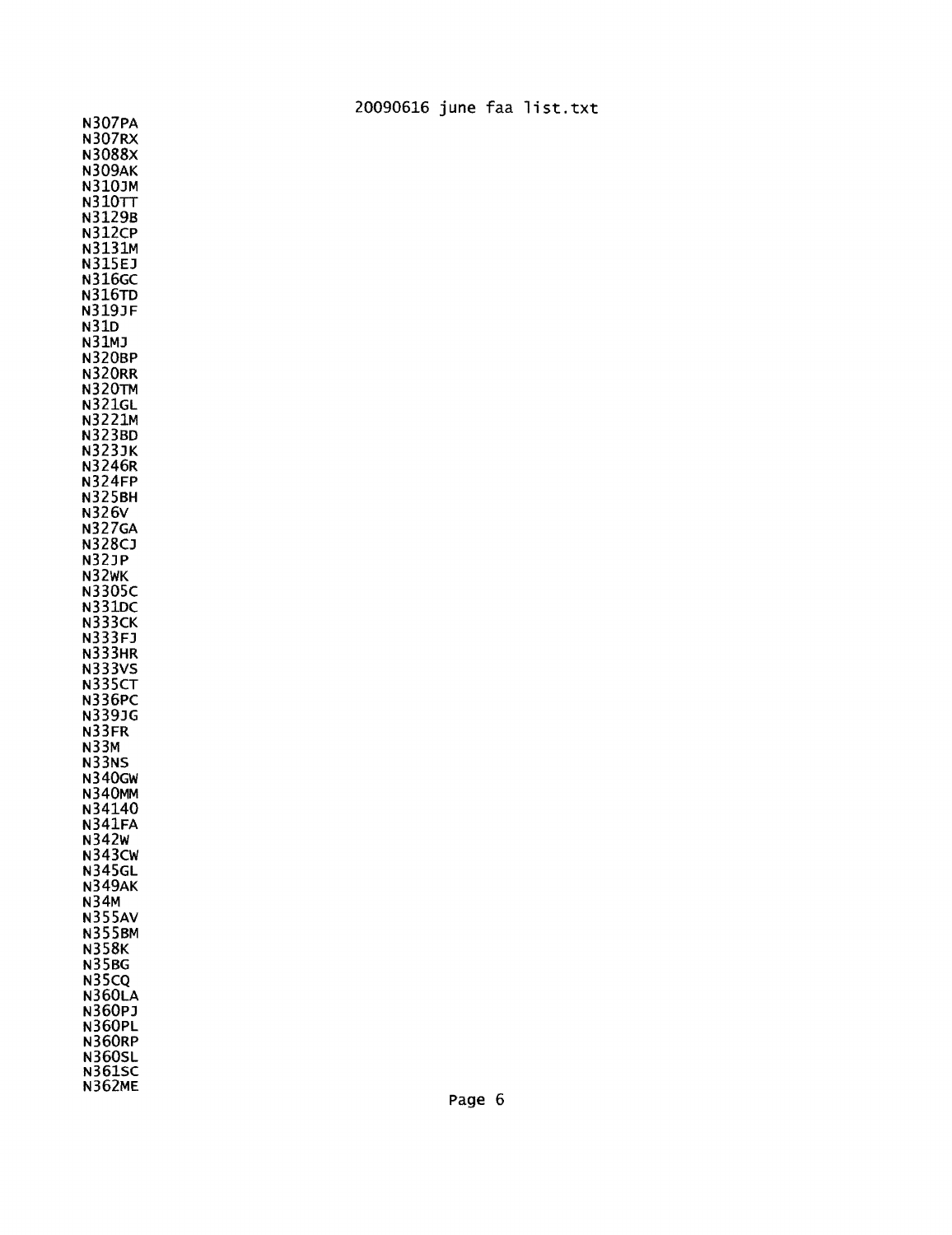N362sA N3634R N367G N367PC N36988 N36EP N36JT N36WF N37084 N37390 N373ML N374PS N377SF N3796B N384MP N3867x N38TH N394AJ N394AK N394WJ N39SBC N39STJ N396u N397U N39HG N39RE N3CT N3GN N3GQ N3HB N3MA N4009 N400HH N401PD N401PG N402CB N403TB N404SA N404PA N40SDC N406RL N407HP N40EP N40GZ N40JJ N40PD N410TJ N41lJw N411LL N411MZ N4129Q N413KG N414CN N414GS N416BK N416SJ N4173s N4177T N4180A N418SL N41Au N41LF

N41PQ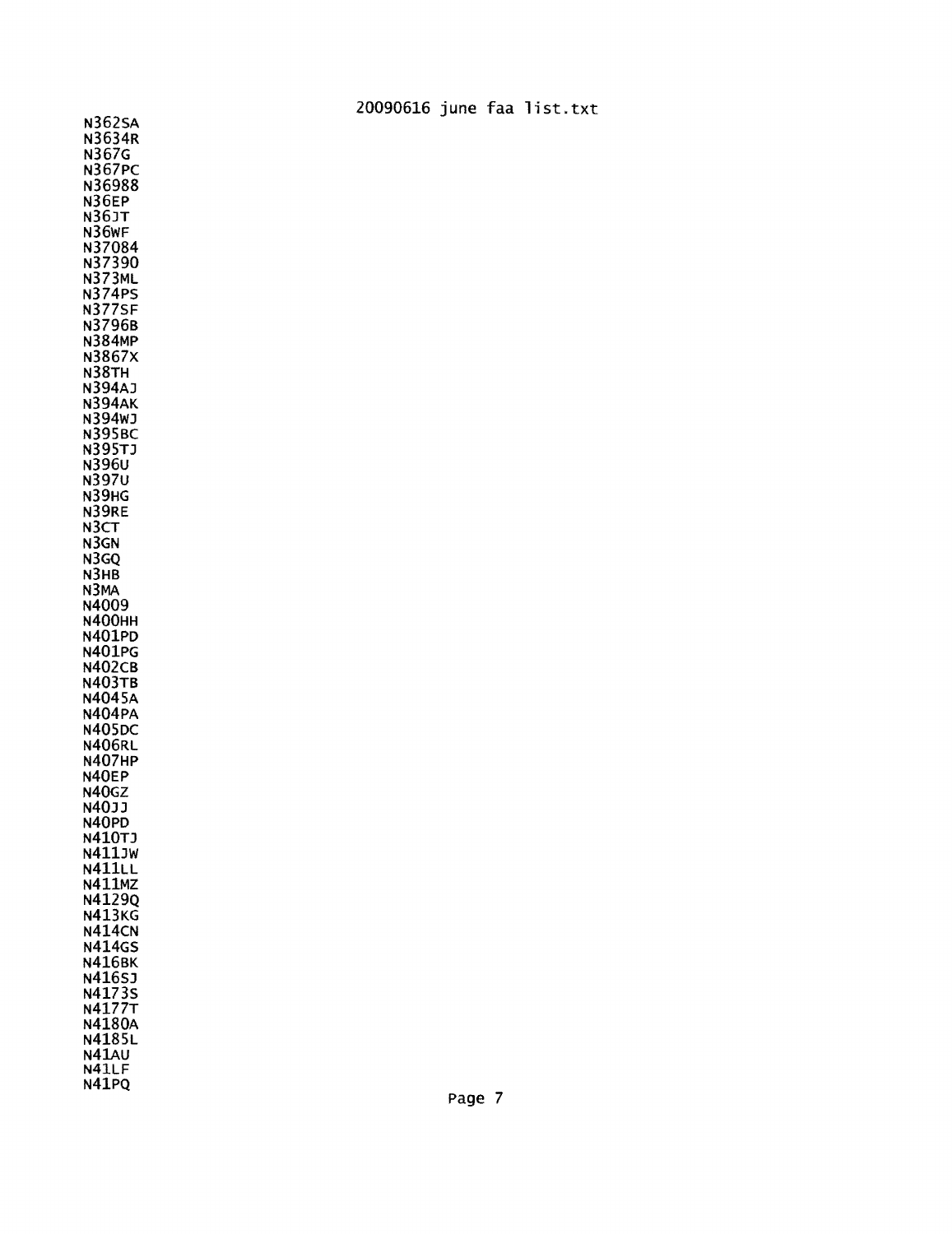N41Vp N420TA N421V N423TA N425JR N425RJ N429WG N42GG N42NA N432CJ N4338R N434SB N438CA N438sp N43911 N439CB N43BD N4415s N441KM N444ET N4455B N445LX N446LX N448TB N449cA N44LV N44SH N450AB N450WB N4545 N454GC N454JD N4557C N455BK N456Q N456v N457BK N45cE N45JE N45PD N45VB N462ww N463MA N464PG N465vL N4694S N473GG N474sT N476cA N480CC N480JJ N4826H N484AT N48550 N488LL N48B N48GX N491EC N495BC N498RS N499HS N4AS N4MD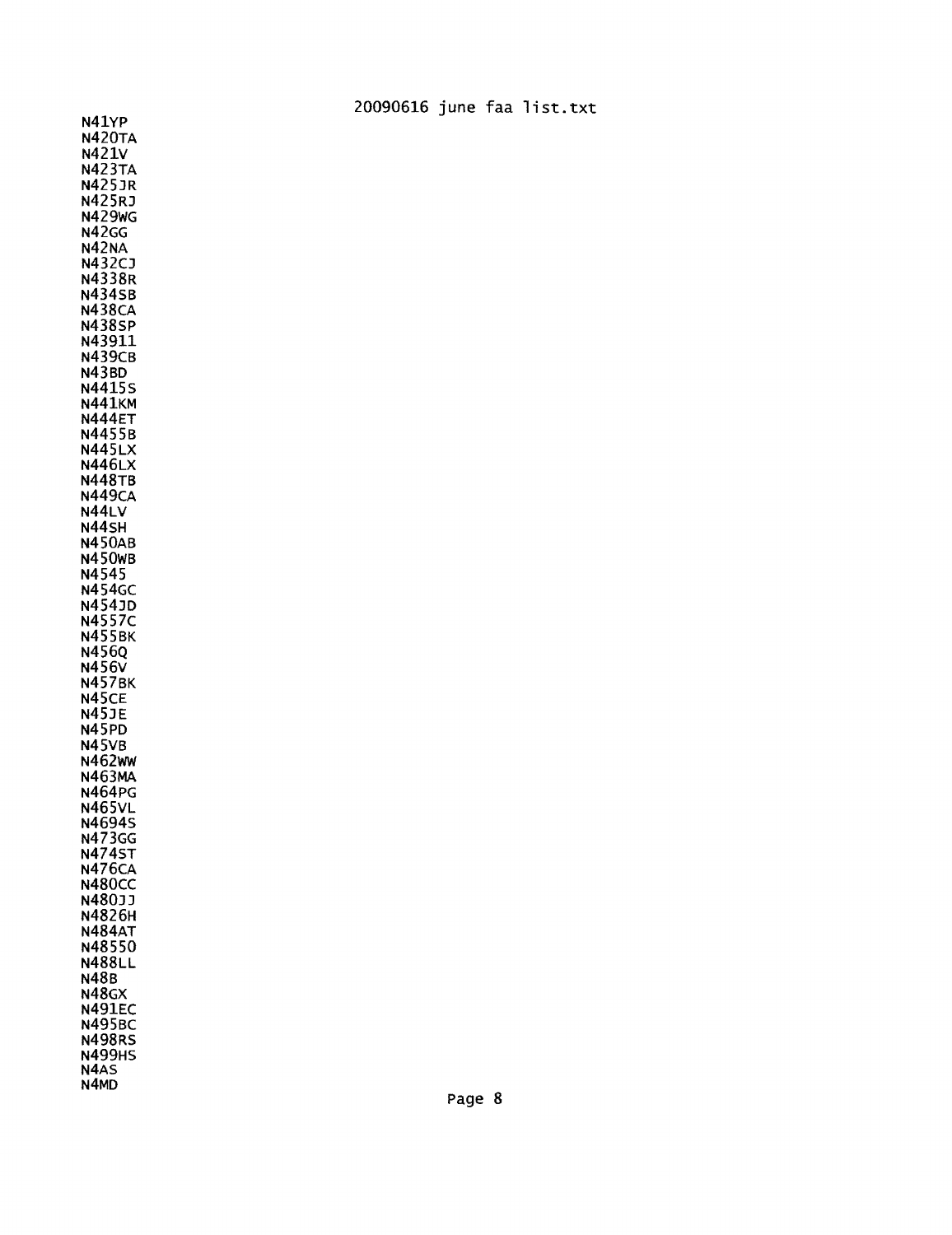N5007 N500CG N500GL N500ND N500NH N500RH N500TS N500WR N500ZA  $\lambda$ N501BW N501DP N501KG N501U N502BG N502JL N503CB N505LL N507p N508JS N509GL N50EF N50ST N50uS N510AZ N510BG N5113S N5115C N511PA N5127J N512RJ N512TS N5137J N513HS N514TS N515LP N515pV N517CC N5188T N518cL N518N N520JA N522BP N522DK N525AL N525LD N525RK N525RP N525wC N525wD N5262 N526cp N528AP N52PK N531CW N531TS N5337N N53516 N535pS N535sw N5371F N53TA N540WJ N543JF

20090616 june faa list. txt

 $\bar{\lambda}$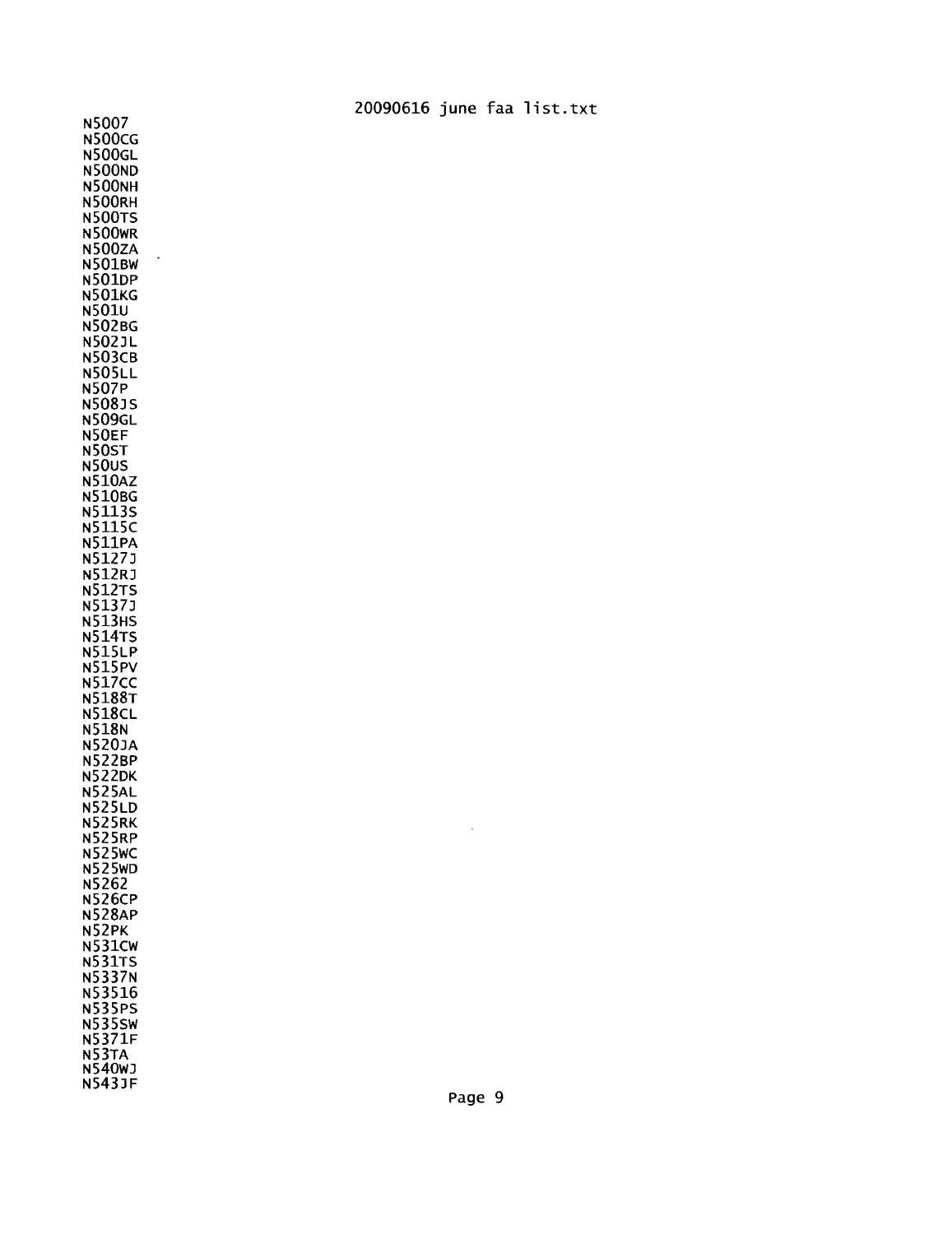N544RA N545JW N545TC N54CK N54TG N54wJ N5500K N550J N550JW N550PR N550U N551BO N551GS N5532N N555wF N55sc N55uH N560CR N561JS N564VL N565JW N56uH N5700C N575wB N57LE N57UH N580RC N582JF N583pS N584RC N5868s N587PB N588sA N58FE N58TR N590GM N5956B N595PE N599AK N50J N5NR N5RH N5UH N600KM N600LS N600MV N600TC N600WA N600WG N60lAF N601BC N601BE N602AT N604KJ N604RP N604SH N604zH N605sp N606HC N606RP N606sF N606sp N607SP

## 20090616 june faa list. txt

 $\hat{\boldsymbol{\beta}}$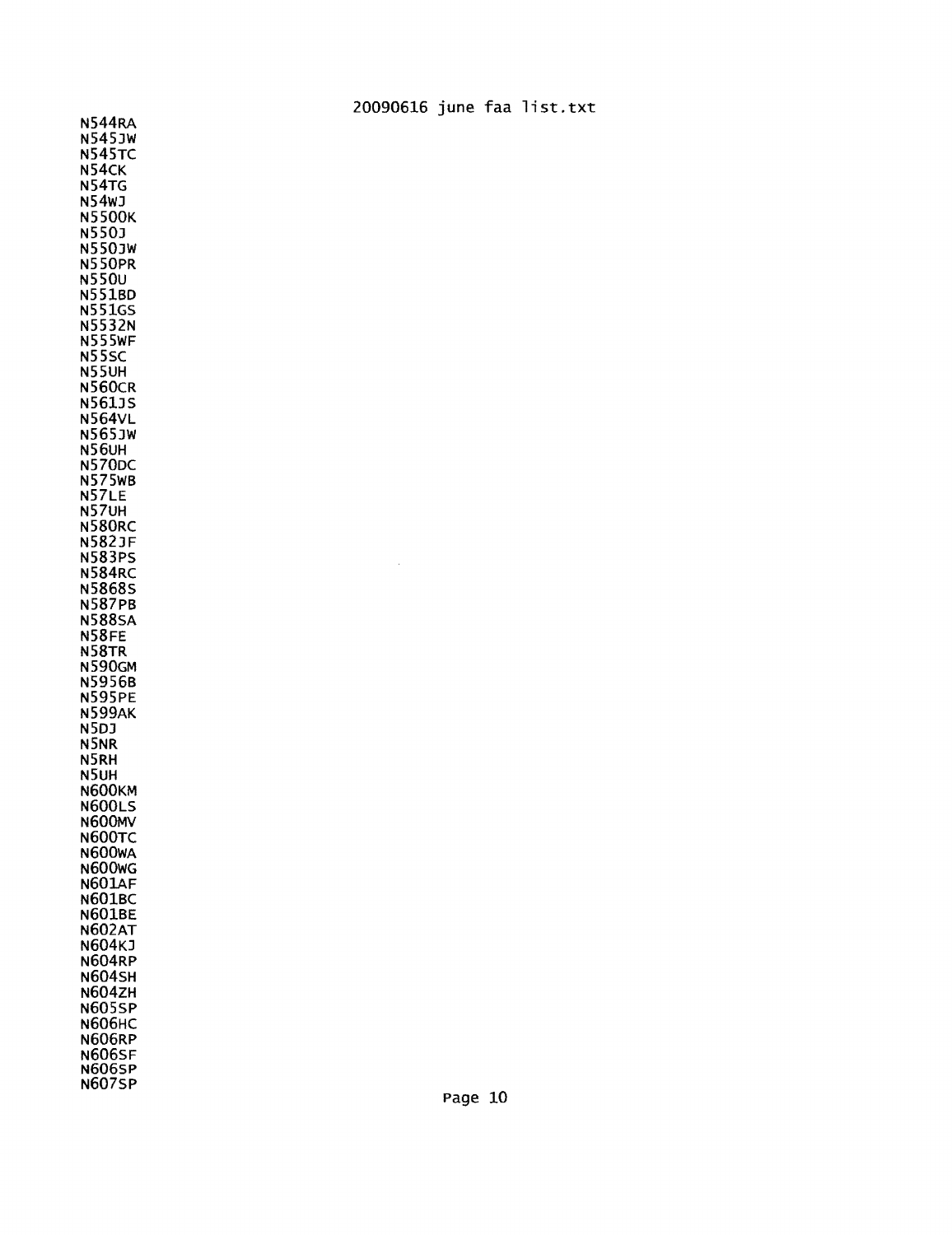N608wM N60EF N60HD N60SR N610ED N610LS N611c N611sD N612AF N612PB N613cC N614SJ N6153B N6154w N615EC N617MM N6193D N619vB N61BW N61DF N61DT N61KM N622wM N623BA N62553 N6259T N625PG N626CG N627AK N627JJ N62GB N62wA N630AR N6311S N633EE N63AR N63GB N63JG N640 N641wB N64uC N650AT N650GE N650HM N654CE N658JP N65926 N65DV N6600C N660AS N660Q N660S N6615B N66514 N6653R N66AF N66CK N66CY N66vA N66ZB N66zC N67IAF N671LW

 $\ddot{\phantom{a}}$ 

| 20090616 june faa list.txt |  |  |  |  |
|----------------------------|--|--|--|--|
|----------------------------|--|--|--|--|

 $\bar{\beta}$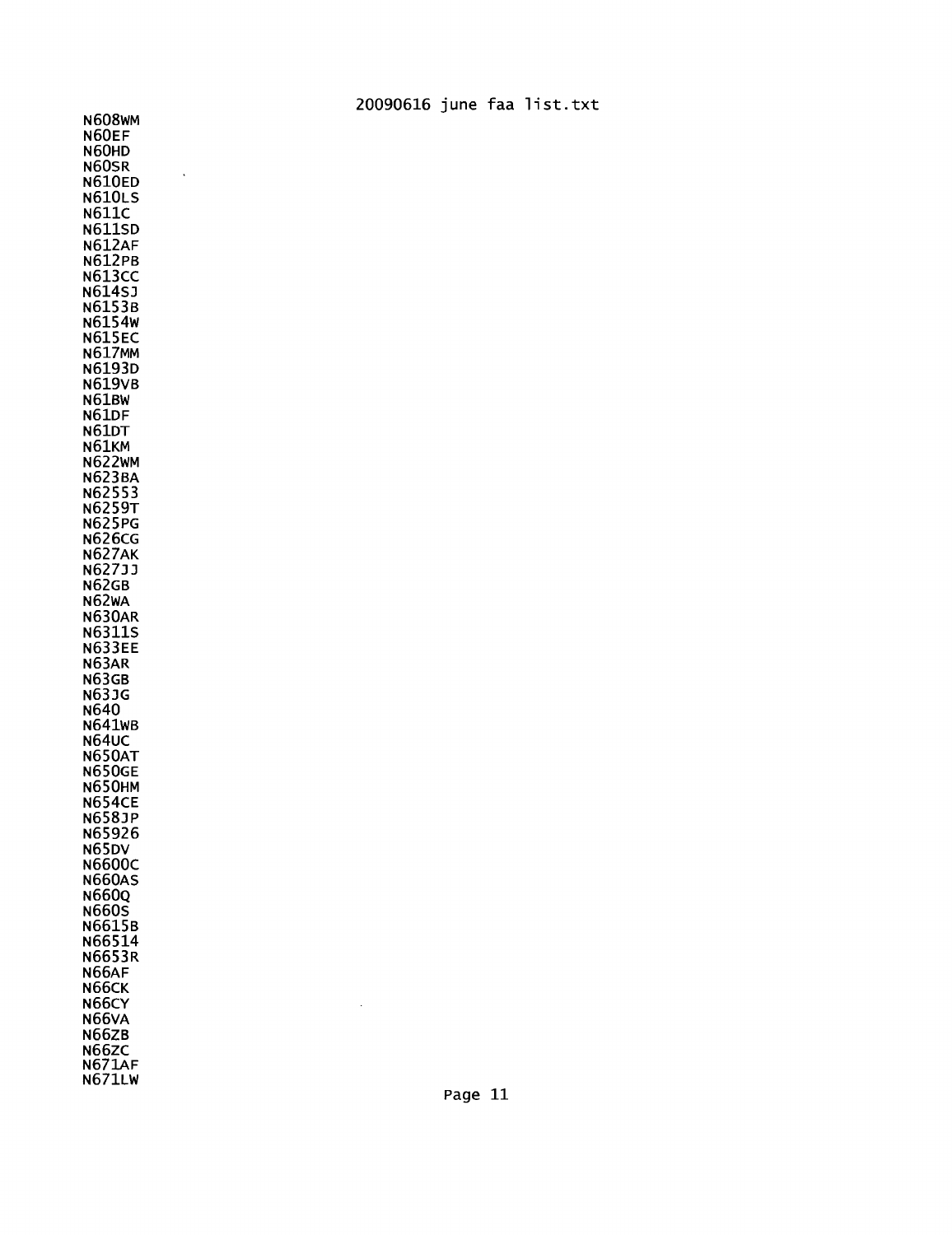N672sA N680cG N6812w N682GA N6832B N684KF N687GL N688JD N688LL N68JW N690AR N690JJ N690SD N690TC N694TT N695GJ N695v N699MC N69BW N69FG N69FH N69PT N69xx N6GJ N700CJ N700HD N700KP N700LS N700MV N700NA N700PL N700RY N700VC N700VJ N7011 N70lAV N701MK N702RV N703JT N703RK N704B N7055L N707FA N707KD N7094v N709cH N709DS N70GR N710R N711GF N711KE N711NK N711PE N712KC N713sD N717DX N71885 N718MC N71BF N71FE N71pS N7ITP N71TV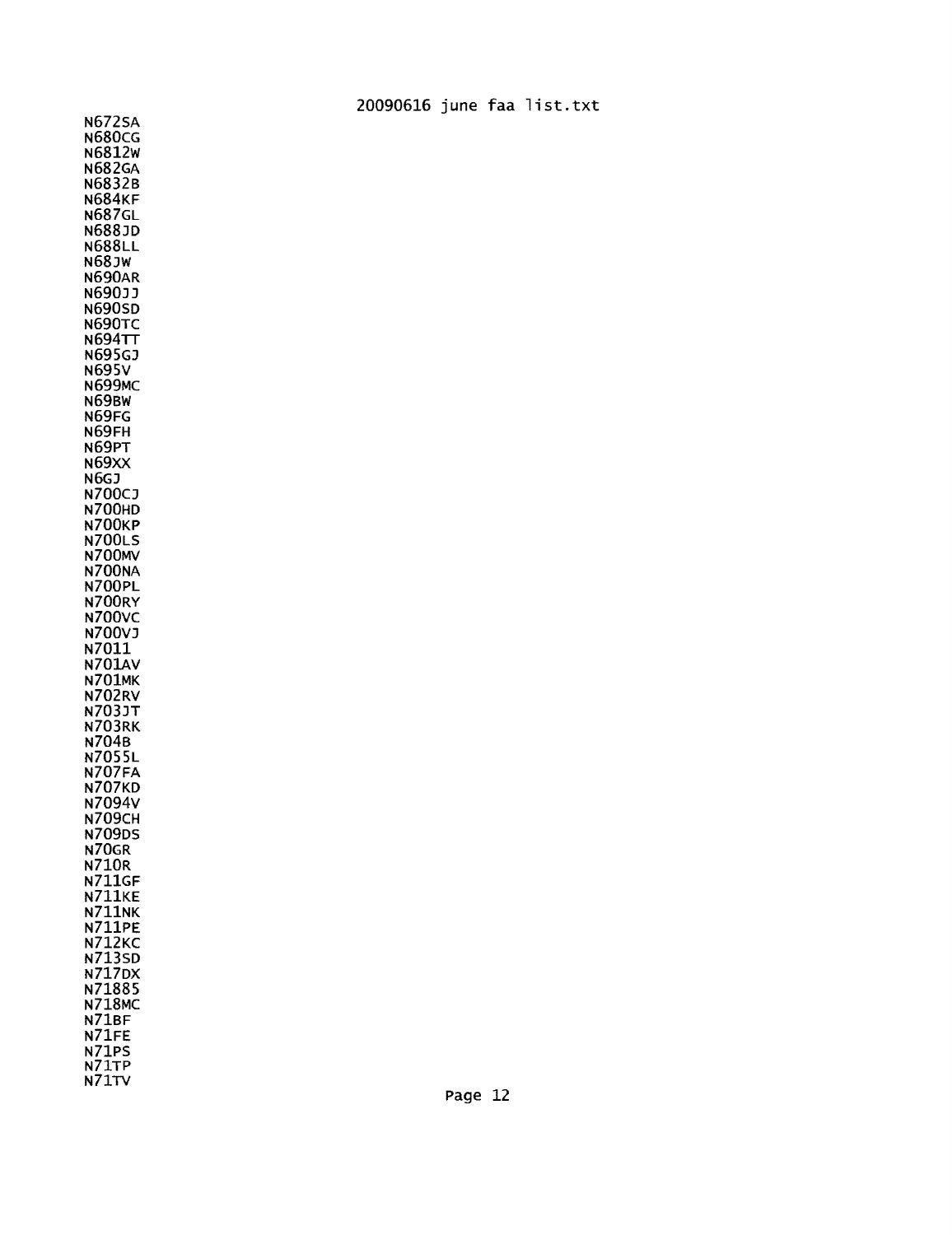N71TW N720CH N720ML N720ws N721CC N721cN N721RL N7222v N722BW N722FS N722WJ N7245G N725JP N726cL N727AH N727cw N7270K N727PX N729EZ N729HZ N729sB N72GG N72RE N73380 N733A N733H N733K N733M N7347R N735JR N736ws N738JB N73M N73PG N73uc N742PB N7447p N747cp N749L N74JE N74KP N750BL N7500x N750TA N751BH N751KC N755EM N756RA N757LB N758cc N759BS N766LF N767LD N76vK N771PD N775M N775TF N775z N7774z N7770Y N777RW N777VK N777wy

 $\ddot{\phantom{1}}$ 

 $\lambda$ 

20090616 june faa list. txt

 $\mathcal{A}^{\mathcal{A}}$ 

 $\sim$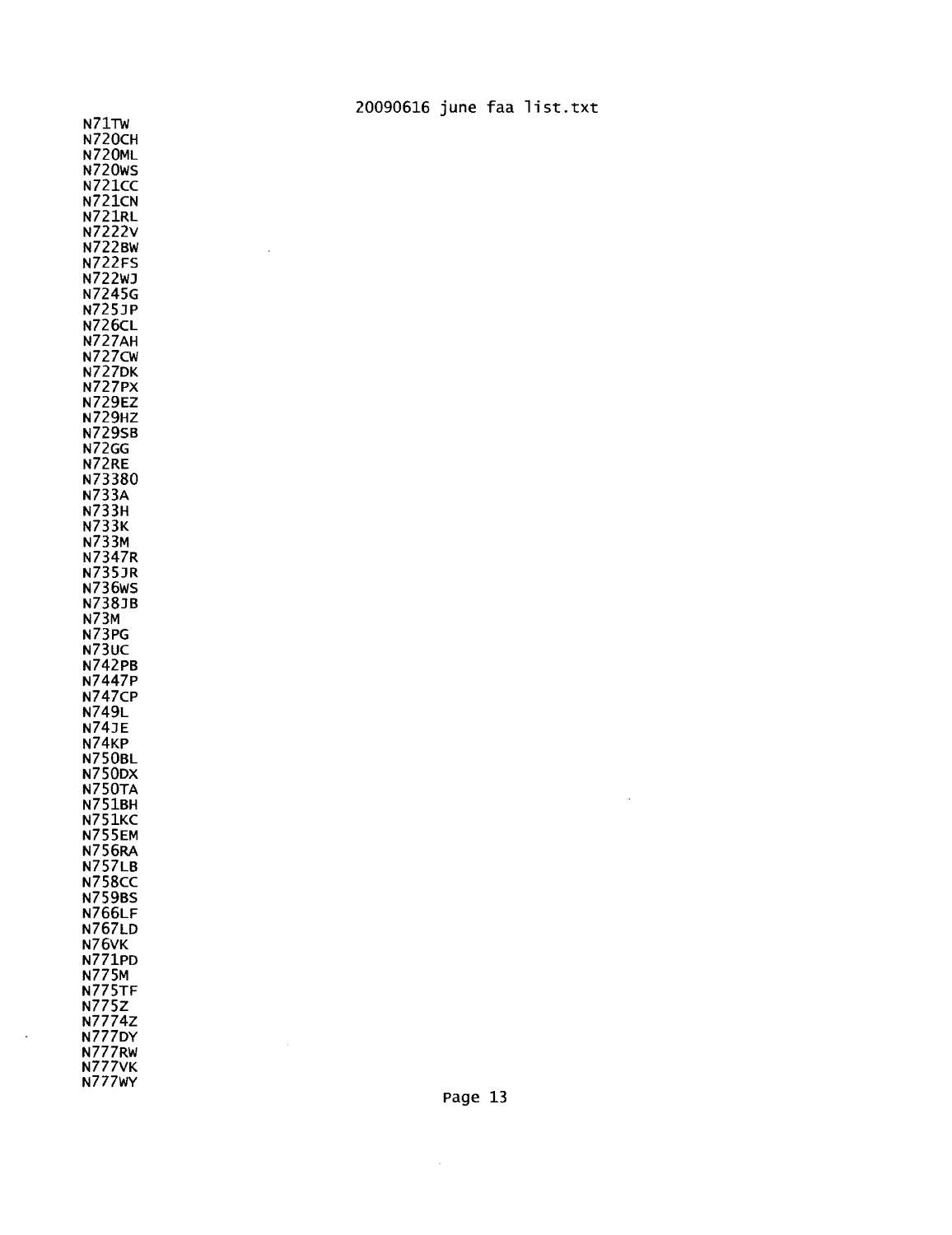N778MT N77BT N77cv N77NR N787MH N78MD N790pS N7942y N799DD N799sM N79LC N7EJ N80044 N80048 N800E N800FD N800FM N800GM N800JR N8026y N804GT N805CJ N806BE N807BF N807D N80GR N80J N80MD N8100A N8106w N810pC N810PF N813MK N814CM N815RD N8183J N818DD N81TL N821CB N821MA N821RB N823EB N823ET N824DC N824ST N8253z N825LM N82605 N8264G N827DP N828FC N82TE N83IAM N8328v N83EX N83M N840u N841TT N846RD N84HD N84HP N850AG N850BD

 $\hat{\boldsymbol{\beta}}$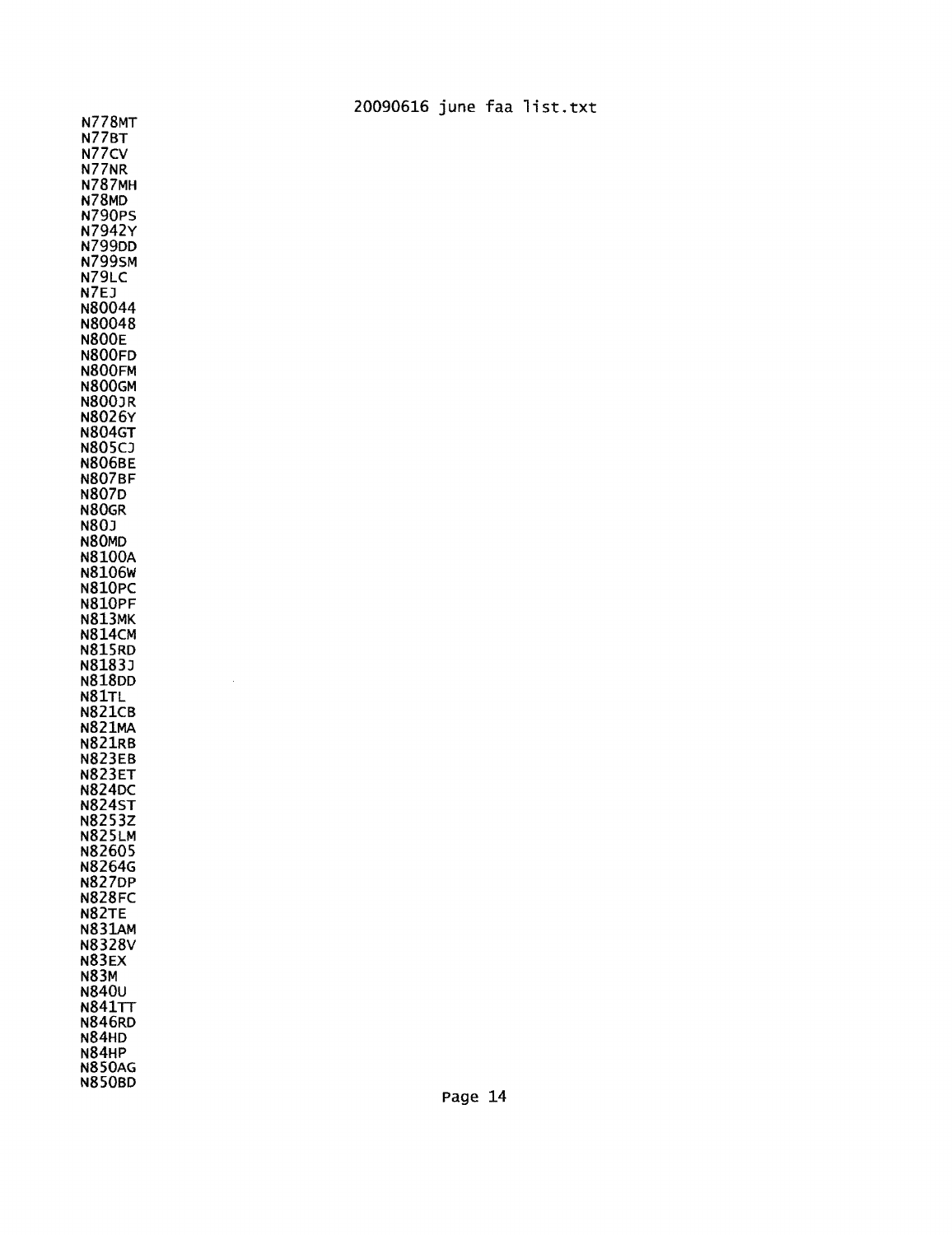N850ZH N855RA N856BB N85D N85KV N85LF N85M N865M N865M N86wB N872WF N877J N8787v N881SA N881TS N882B N884L N8860 N8870B N887wM N88846 N888HP N888LG N8895v N889cp N88MF N8942U N895TT N898JP N89FE N89GG N89MD N8EF N900BF N900EX N900LS N900MF N900WB N901TF N902TF N902TS N90435 N904JK N906FM N907DP N907TF N908JM N908TF N909TF N909VJ N90EP N90SD N90TH N910JW N910MW N911DT N9132B N9135C N914US N915RP N918BG N91NA N92169

20090616 june faa list. txt

 $\mathcal{A}^{\mathcal{A}}$ 

 $\mathcal{A}$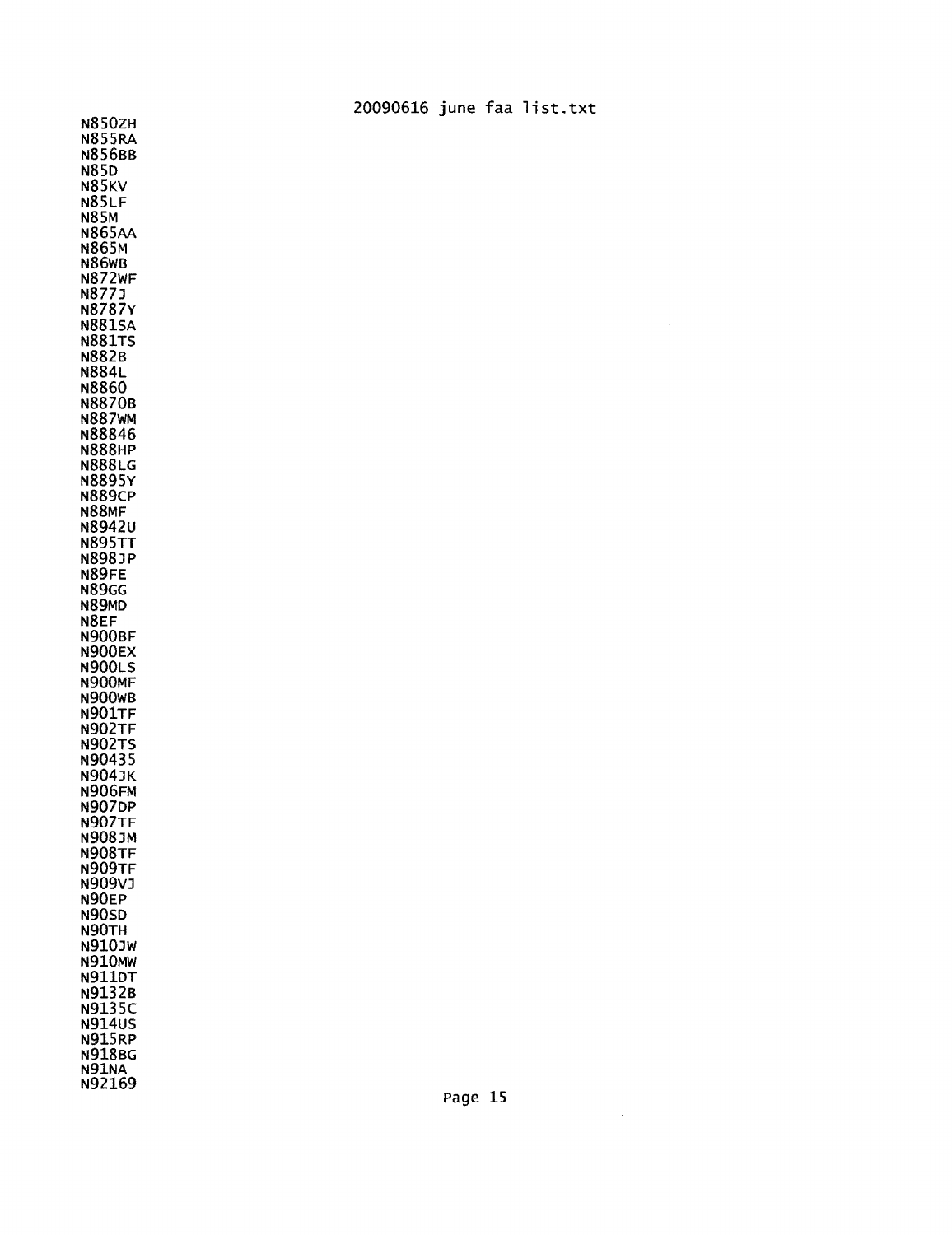N922JW N9236N N924AK N928GC N928sz N929AK N92wM N930pC N9340Q N938JW N939cK N93EA N93M N9403Q N944AL N949sA N94CE N94LT N950TA N953MB N954L N95LF N95RX N9605E N960CR N960KC N966JM N96LF N96RX N970DM N971DS N974BK N9774Y N977LC N981LB N982AR N984BC N98522 N985FM N985M N9871R N988EC N989w N98CG N98KS N98LT N990GR N991su N9922F N993cB N994GG N996AG N996F N999LB N999TH N9KG N9KW , TAG606 TFF1 TFF27 VPBGN VPBJK VPBLA

page 16